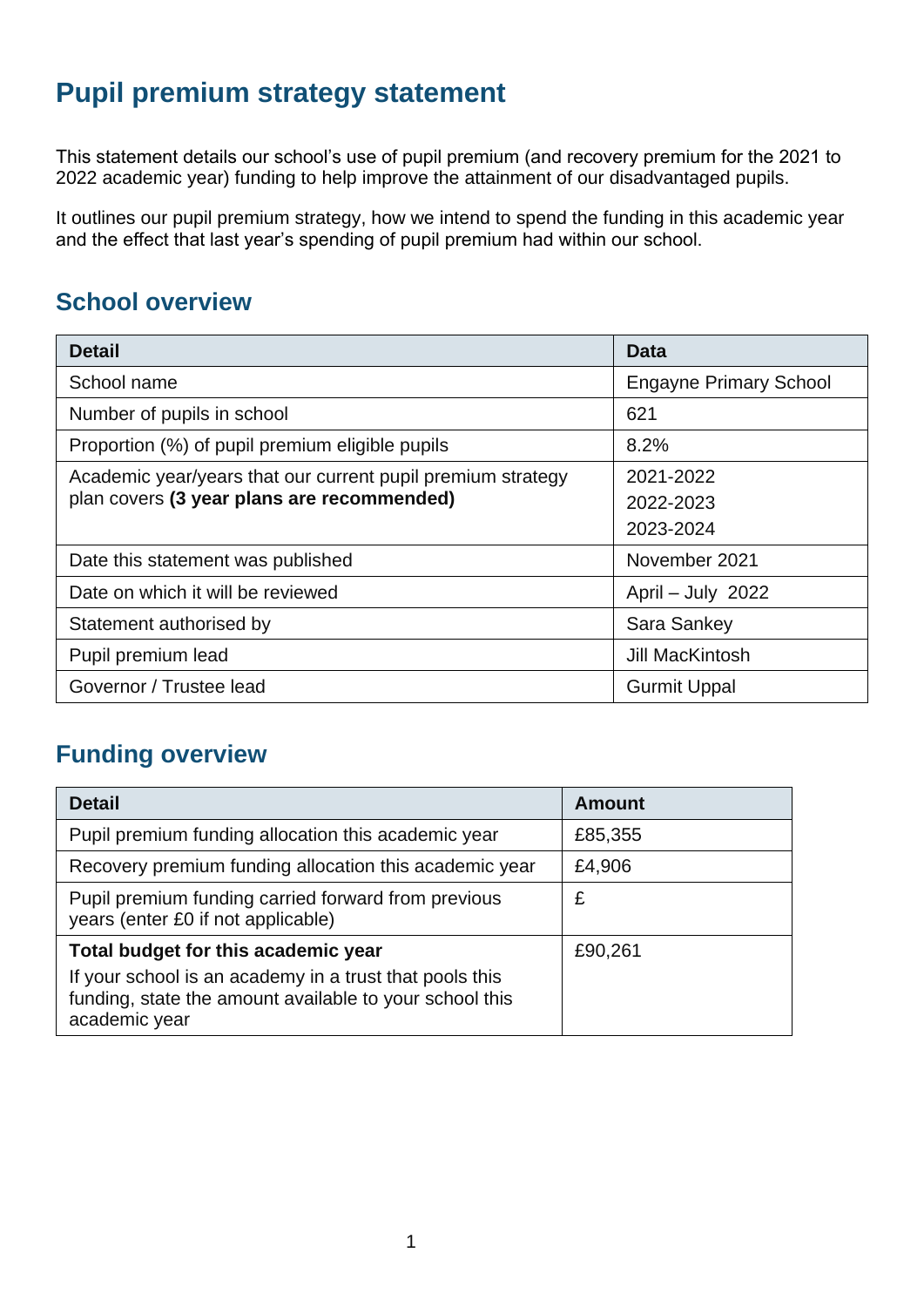# **Part A: Pupil premium strategy plan**

#### **Statement of intent**

Our intention at Engayne, is to give every pupil, irrespective of their background or the challenges they face, the opportunity to reach their full potential in a safe, enjoyable and stimulating environment, which prepares them for the ever changing world. The focus of our pupil premium strategy is to support the disadvantaged pupils to achieve good progress and high attainment across all subject areas no matter what their starting point. Alongside academic support, we ensure that the social, emotional and mental health needs of the pupils are met.

We recognise that all pupils can face challenges and barriers throughout their school career such as becoming young carers or having the involvement of social workers which may impact on their learning. This statement is also intended to meet their needs.

High-quality teaching is at the heart of our approach, with a focus on areas in which disadvantaged pupils require the most support. This is proven to have the greatest impact on closing the disadvantage attainment gap and at the same time will benefit the non-disadvantaged pupils in our school. Implicit in the intended outcomes detailed below, is the intention that non-disadvantaged pupils' attainment will be sustained and improved alongside progress for their disadvantaged peers.

We will ensure that all teaching staff are involved in the rigorous analysis of data and identification of pupils, so that they are fully aware of strengths and weaknesses of the pupils they teach, in their phase and across the school. Class teachers will identify interventions and support for individual pupils which are reviewed at least termly.

The approaches we have adopted complement each other to help the pupils progress. To ensure they are effective we will:

- Ensure disadvantaged pupils are challenged in the work that they are set
- Have systems in place to identify potential barriers and act rapidly when these are identified
- Adopt a whole school approach in which all staff take responsibility for disadvantaged pupils' outcomes and raise expectations of what they can achieve.
- Develop pupils' independence and motivation as learners through teaching metacognitive and self-regulation strategies.

### **Challenges**

This details the key challenges to achievement that we have identified among our disadvantaged pupils.

| <b>Challenge</b><br>number | Detail of challenge                                                                                                                                                                                                                                             |
|----------------------------|-----------------------------------------------------------------------------------------------------------------------------------------------------------------------------------------------------------------------------------------------------------------|
|                            | On entry into school, oral language and listening skills are under developed among<br>some disadvantaged pupils. Assessments indicate these poorer language skills<br>including <b>phonic and vocabulary acquisition</b> is evident across the school. This has |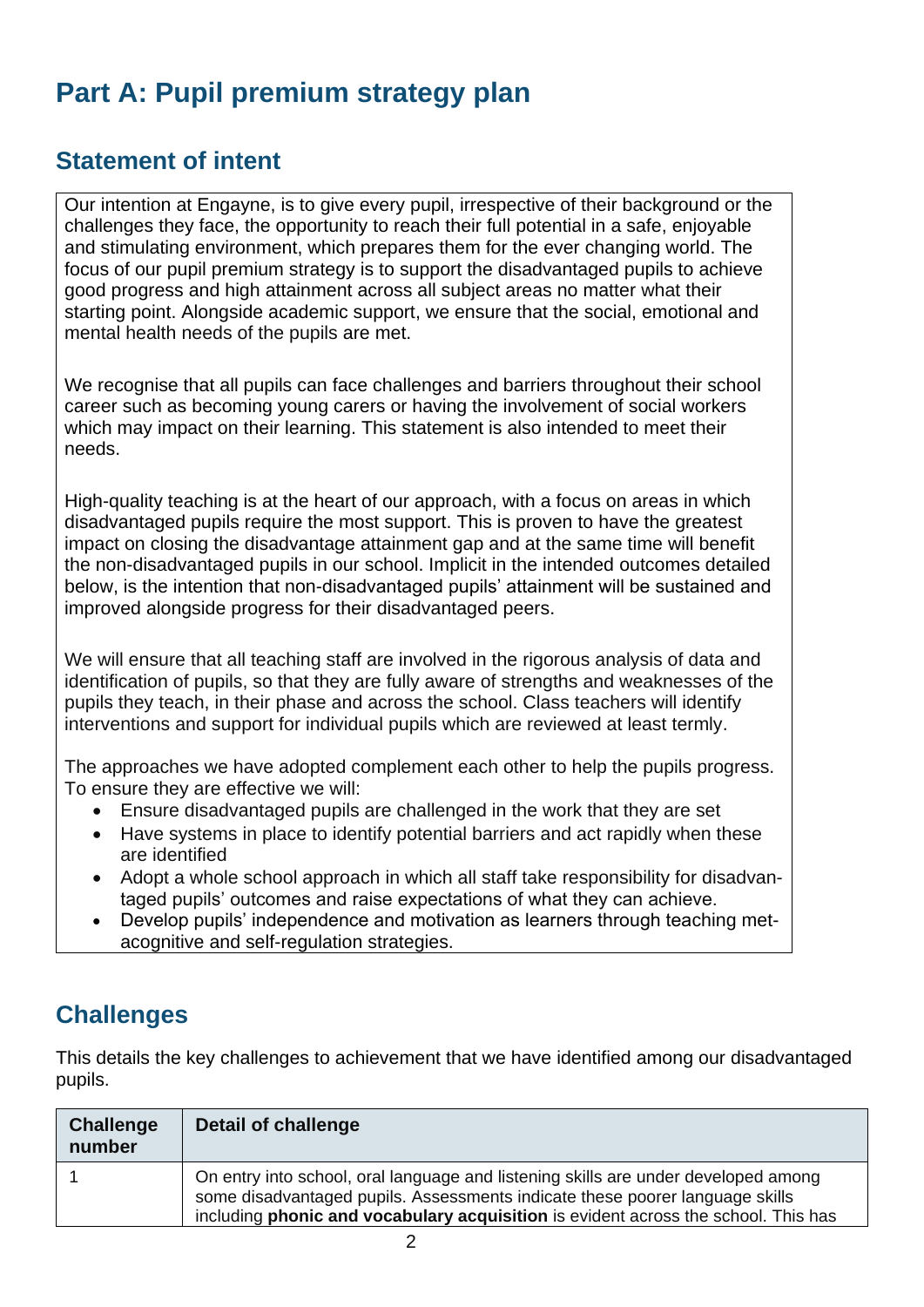|                | an impact on early reading as well as comprehension skills and fluency further up the<br>school.<br>This has been compounded during the pandemic lockdowns.                                                                                                                                                                                                                                                                        |
|----------------|------------------------------------------------------------------------------------------------------------------------------------------------------------------------------------------------------------------------------------------------------------------------------------------------------------------------------------------------------------------------------------------------------------------------------------|
| $\overline{2}$ | Attendance and punctuality has a significant impact on the progress and wellbeing of<br>our disadvantaged pupils. Attendance of our pupils eligible for pupil premium is 3%<br>below that of our non-pupil premium.<br>The number of pupil premium consider persistently absent has increased over the<br>previous 2 years. Our assessments and observations indicates that this is having a<br>negative impact on their progress. |
| 3              | From our assessments and observations in maths, our disadvantaged children have<br>significant knowledge gaps and find it difficult to retain and recall prior knowledge<br>leading to pupils falling further behind age-relate expectations.<br>The impact of partial school closures has had a greater impact on our pupil premium<br>children.                                                                                  |
| 4              | From at least weekly communication with families during school closures, social and<br>emotional issue have been identified mainly due to a lack of enrichment opportunities<br>and confidence assessing and implementing remote learning. These challenges<br>particularly affect disadvantaged pupils, including attainment.                                                                                                     |
| 5              | Due to home learning environments, a number of pupils eligible for PP across the<br>school show a lack of motivation and engagement leading to a lack of confidence and<br>understanding of behaviours for learning as well as poor attendance.                                                                                                                                                                                    |

#### **Intended outcomes**

This explains the outcomes we are aiming for **by the end of our current strategy plan**, and how we will measure whether they have been achieved.

| Intended outcome                                                                                          | <b>Success criteria</b>                                                                                                    |  |
|-----------------------------------------------------------------------------------------------------------|----------------------------------------------------------------------------------------------------------------------------|--|
| Improve oral language skills and<br>vocabulary acquisition among the pupils<br>eligible for PP            | Observations including engagement in class activities, lesson<br>observations, book scrutiny and interactions during play. |  |
|                                                                                                           | Assessment scores show improvement including improved<br>scores in PS.                                                     |  |
|                                                                                                           | All disadvantage pass PS by the end of Y2 unless under<br>SEN provision.                                                   |  |
|                                                                                                           | KS2 reading outcomes are at least equal to national.                                                                       |  |
| To achieve and sustain improved<br>attendance where this has significantly<br>dropped due school closures | Attendance of those eligible for PP being at least equal to<br>that of other pupils.                                       |  |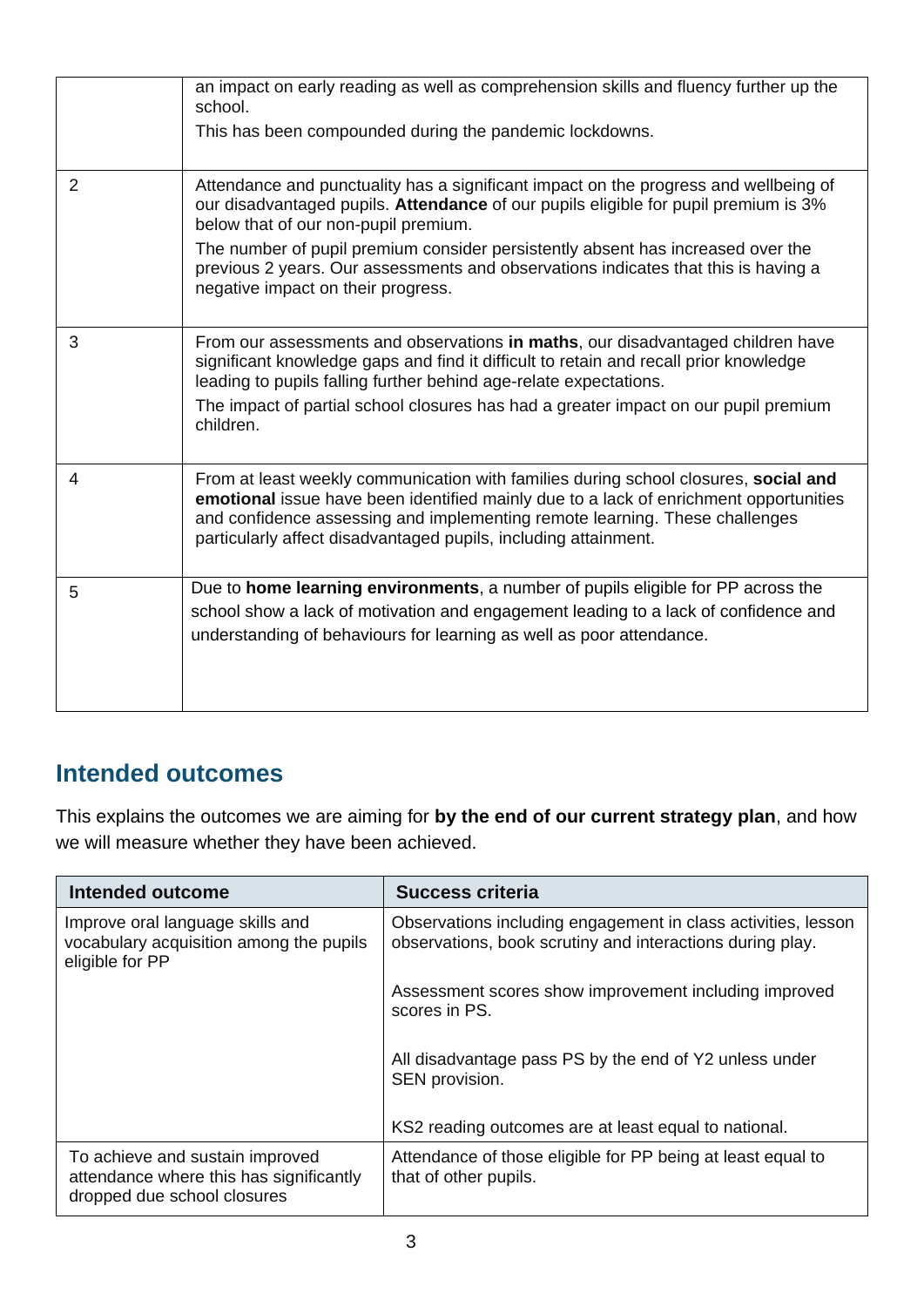|                                                                                         | The percentage of attendance for those with persistence<br>absence to be increased by 10%                                                                               |  |
|-----------------------------------------------------------------------------------------|-------------------------------------------------------------------------------------------------------------------------------------------------------------------------|--|
| Improve maths attainment for pupils<br>eligible for PP at the end of KS2.               | Arithmetic attainment to be a least at the expected standard<br>and in line with other pupils at the school by the end of each<br>academic year.                        |  |
|                                                                                         | Children to sustain the improvements year on year so less<br>are classed as underperforming at the beginning of each<br>academic year.                                  |  |
|                                                                                         | Disadvantaged pupils are at the expected standard and<br>have made sustained progress by the end of KS2 unless<br>they are on SEND register or have an individual plan. |  |
| To achieve and sustain improved<br>wellbeing for all pupils at our school               | Sustained high levels of wellbeing by 2023/24 demonstrated<br>by:                                                                                                       |  |
| particularly the disadvantaged.                                                         | Qualitative data from pupil voice, parents evening<br>notes and teacher observations                                                                                    |  |
|                                                                                         | A significant increase in participation in enrichment<br>$\bullet$<br>activities including holiday activities provide by HAV                                            |  |
|                                                                                         | Negative behaviour in the classroom or at playtime<br>better understood by the pupil.                                                                                   |  |
| Improve parental engagement<br>particularly at key stages in the child's<br>development | Increased attendance of parents at parents evening,<br>children's performances and information events.                                                                  |  |
| Improve pupils' engagement in their<br>own learning both at home and at<br>school.      | Regular contact with families of disadvantaged pupils to<br>ensure level or work and expectations are understood<br>particularly in Reception and Y1.                   |  |
|                                                                                         | Increased rates of TTrock stars, Mymaths, bug club and<br>reading aloud participation.                                                                                  |  |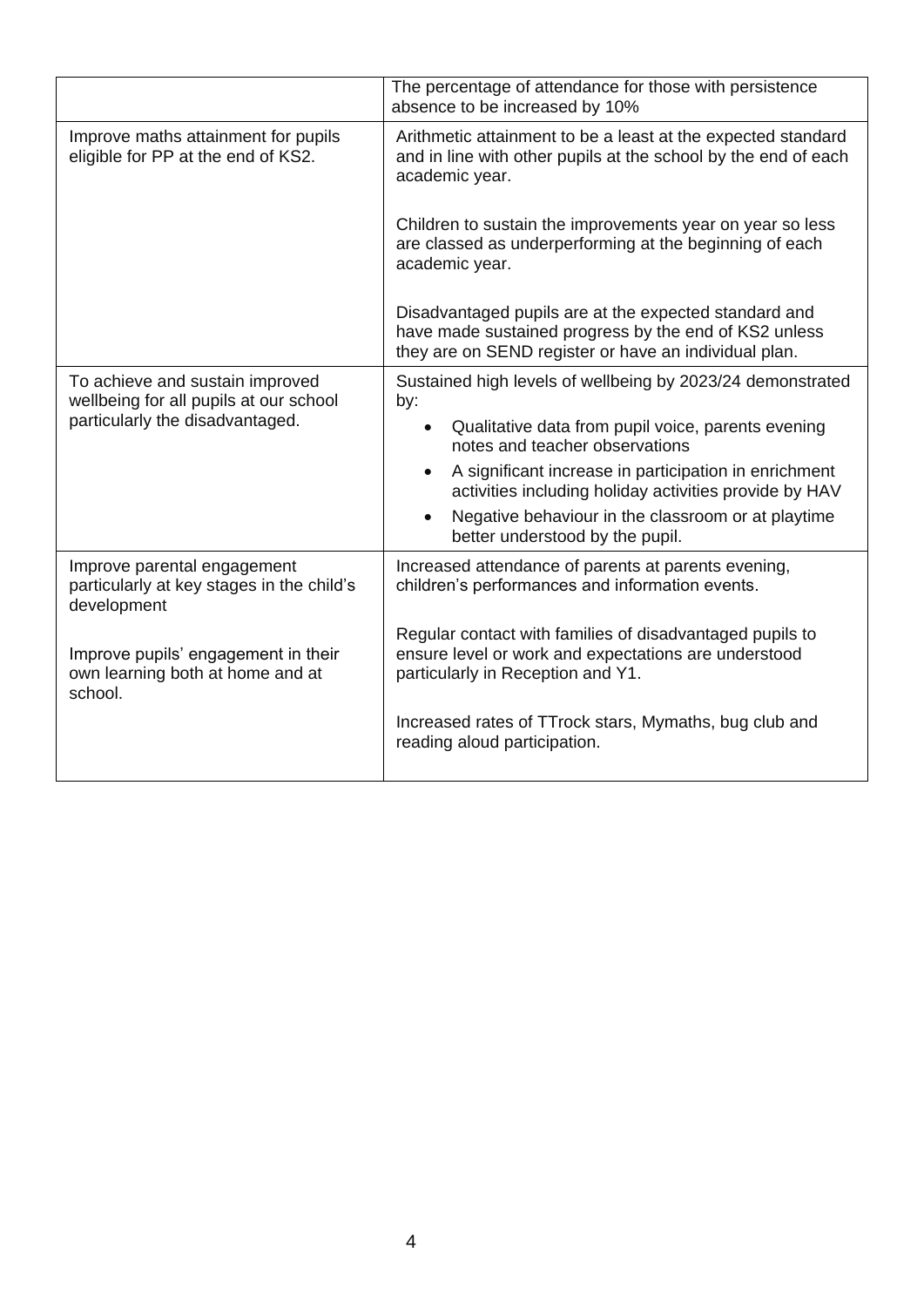### **Activity in this academic year**

This details how we intend to spend our pupil premium (and recovery premium funding) **this academic year** to address the challenges listed above.

#### **Teaching (for example, CPD, recruitment and retention)**

Budgeted cost: £30,000

| <b>Activity</b>                                                                                                                                                                                                                                                                                                                | Evidence that supports this approach                                                                                                                                                                                                                                                                                                                                                                                                                                                                                                                                                                               | <b>Challenge</b><br>number(s)<br>addressed |
|--------------------------------------------------------------------------------------------------------------------------------------------------------------------------------------------------------------------------------------------------------------------------------------------------------------------------------|--------------------------------------------------------------------------------------------------------------------------------------------------------------------------------------------------------------------------------------------------------------------------------------------------------------------------------------------------------------------------------------------------------------------------------------------------------------------------------------------------------------------------------------------------------------------------------------------------------------------|--------------------------------------------|
| Role of the Pupil<br>Premium lead (cost of<br>time)<br>To analyse summative<br>assessment data and<br>identify the children who<br>require catch up and<br>more targeted interven-<br>tion.<br>Closely monitored by<br>AHT and PP Lead<br>Pupil progress meetings<br>termly<br>Regular monitoring of<br>targeted interventions | Evidence from Education Endowment Foundation - The<br>Guide to Pupil Premium: A tiered approach To Spending<br><b>EEF Toolkit guidance:</b><br>https://educationendowmentfoundation.org.uk/support-for-<br>schools/school-improvement-planning/2-targeted-academic-<br>support<br>'These interventions should be targeted at specific pupils us-<br>ing information gathered from assessments and their effec-<br>tiveness and intensity should be continually monitored. Some<br>pupils may have made quick gains once they returned to<br>school full time, so assessment needs to ongoing, but man-<br>ageable. | All                                        |
| Purchase of<br>standardised diagnostic<br>assessments                                                                                                                                                                                                                                                                          | Standardised tests can provide reliable insights into the<br>specific strengths and weaknesses of each pupil to help<br>ensure they receive the correct additional support through<br>interventions or teacher instruction:<br><b>Standardised tests   Assessing and Monitoring Pupil</b><br><b>Progress   Education Endowment Foundation   EEF</b>                                                                                                                                                                                                                                                                | 1, 3, 4                                    |
| Enhancement of our<br>maths teaching and<br>curriculum in line with<br>DfE and EEF guidance<br>including training for<br>using online maths<br>assessment on TTrock<br>stars.<br>Increased awareness<br>and embedding of rapid<br>recall of basic facts<br>including times tables.                                             | The DfE non-statutory guidance has been produced in con-<br>junction with the National Centre for Excellence in the<br>Teaching of Mathematics, drawing on evidence-based ap-<br>proaches:<br>Maths_quidance_KS_1_and_2.pdf (publishing.ser-<br>vice.gov.uk)<br>The EEF guidance is based on a range of the best available<br>evidence:<br><b>Improving Mathematics in Key Stages 2 and 3</b>                                                                                                                                                                                                                      | 2                                          |
| <b>Purchase of SATs</b><br>practice books and<br>other resources<br>needed for home                                                                                                                                                                                                                                            | Specifically designed books can provide a useful resource<br>for parents to ensure they have an understanding of the<br>level and skills required by the end of KS2                                                                                                                                                                                                                                                                                                                                                                                                                                                | 1,3,4,5                                    |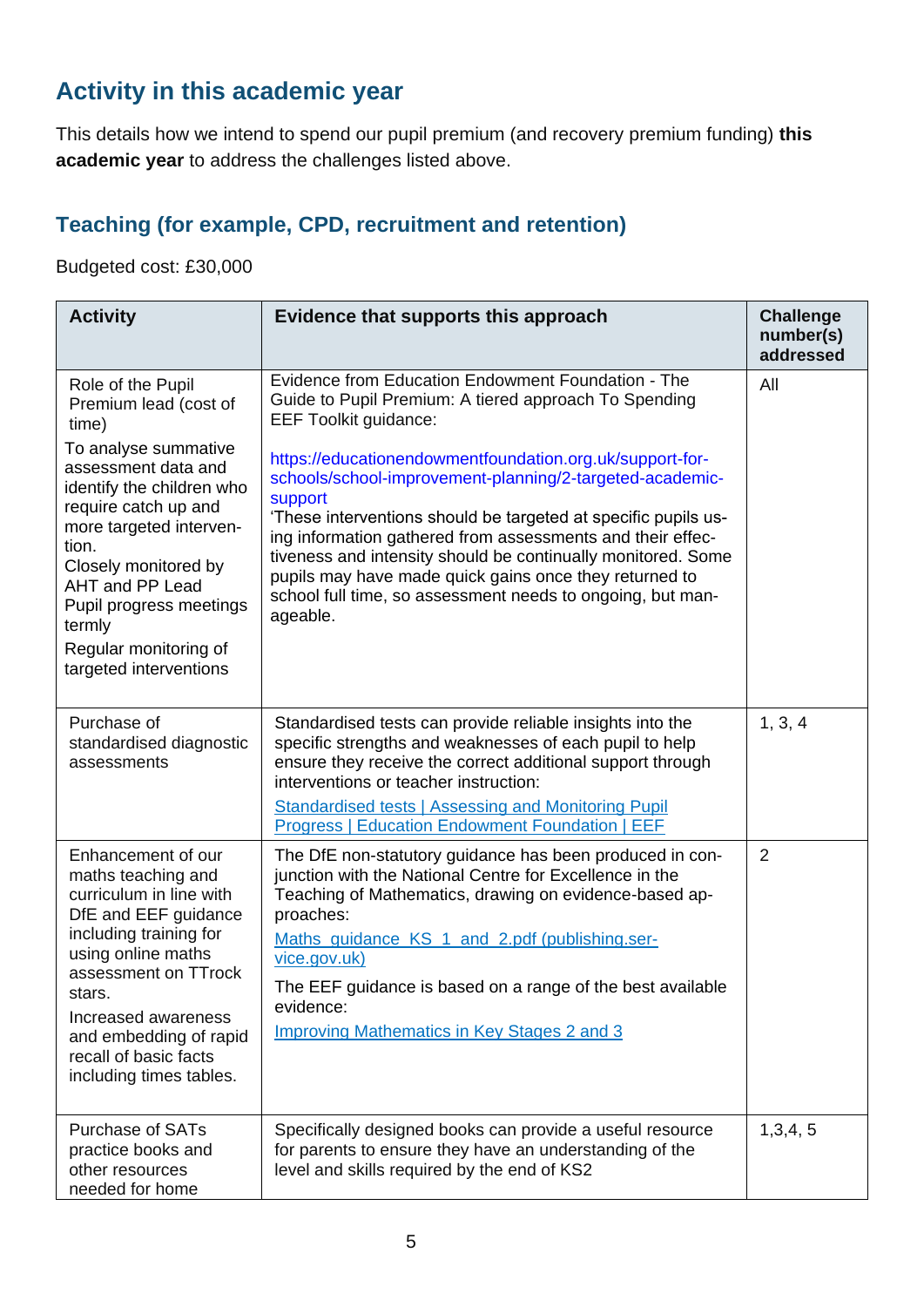| learning including<br>homework.                                                                                                                                                                                                      | The majority of parents within the school purchase these<br>and a number of disadvantaged children don't have access<br>to them.                                                                                                                                                                                                                                                                             |         |
|--------------------------------------------------------------------------------------------------------------------------------------------------------------------------------------------------------------------------------------|--------------------------------------------------------------------------------------------------------------------------------------------------------------------------------------------------------------------------------------------------------------------------------------------------------------------------------------------------------------------------------------------------------------|---------|
| Improve the quality of<br>social and emotional<br>learning                                                                                                                                                                           | <b>EEF</b> Social and Emotional Learning.pdf(educationen<br>dowmentfoundation.org.uk)                                                                                                                                                                                                                                                                                                                        | 1,2,4,5 |
| Continue to embed into<br>routine education and<br>traced using SMSC<br>grid. Purchase of<br><b>SCARF</b> and introduction<br>of OPAL<br>Supported by<br>professional<br>development and<br>training for staff<br>including MDA team | We want to enable our children to continue to develop their<br>emotional resilience; develop their self-regulation and learn<br>how to learn in a school environment once again.                                                                                                                                                                                                                             |         |
| Embedding more<br>effective practice<br>around feedback                                                                                                                                                                              | https://educationendowmentfoundation.org.uk/education-<br>evidence/quidance-reports/feedback<br>Meaningful feedback is important to support pupil progress,<br>building learning, addressing misunderstanding and thereby<br>closing the gap between where a pupil is and where the<br>teacher wants them to be.<br>Using the EEF evidence as a basis for further training and<br>development in the school. | 1,2,3,4 |

#### **Targeted academic support (for example, tutoring, one-to-one support structured interventions)**

Budgeted cost: £40,00

| <b>Activity</b>                                                     | Evidence that supports this approach                                                                                                                                                                                                                                                                                                                                                                     | <b>Challenge</b><br>number(s)<br>addressed |
|---------------------------------------------------------------------|----------------------------------------------------------------------------------------------------------------------------------------------------------------------------------------------------------------------------------------------------------------------------------------------------------------------------------------------------------------------------------------------------------|--------------------------------------------|
| Purchase of phonic<br>books for the reading<br>scheme in Rec and Y1 | The National Curriculum says<br>read aloud accurately books that are consistent with<br>their developing phonic knowledge and that do not<br>require them to use other strategies to work out<br>words.<br>Section 3, Word Reading and Spelling of the Reading<br>Framework, July 2021<br>Clearly explains the need to have decodable books at the<br>same level as the children's phonetic development. | 1,5                                        |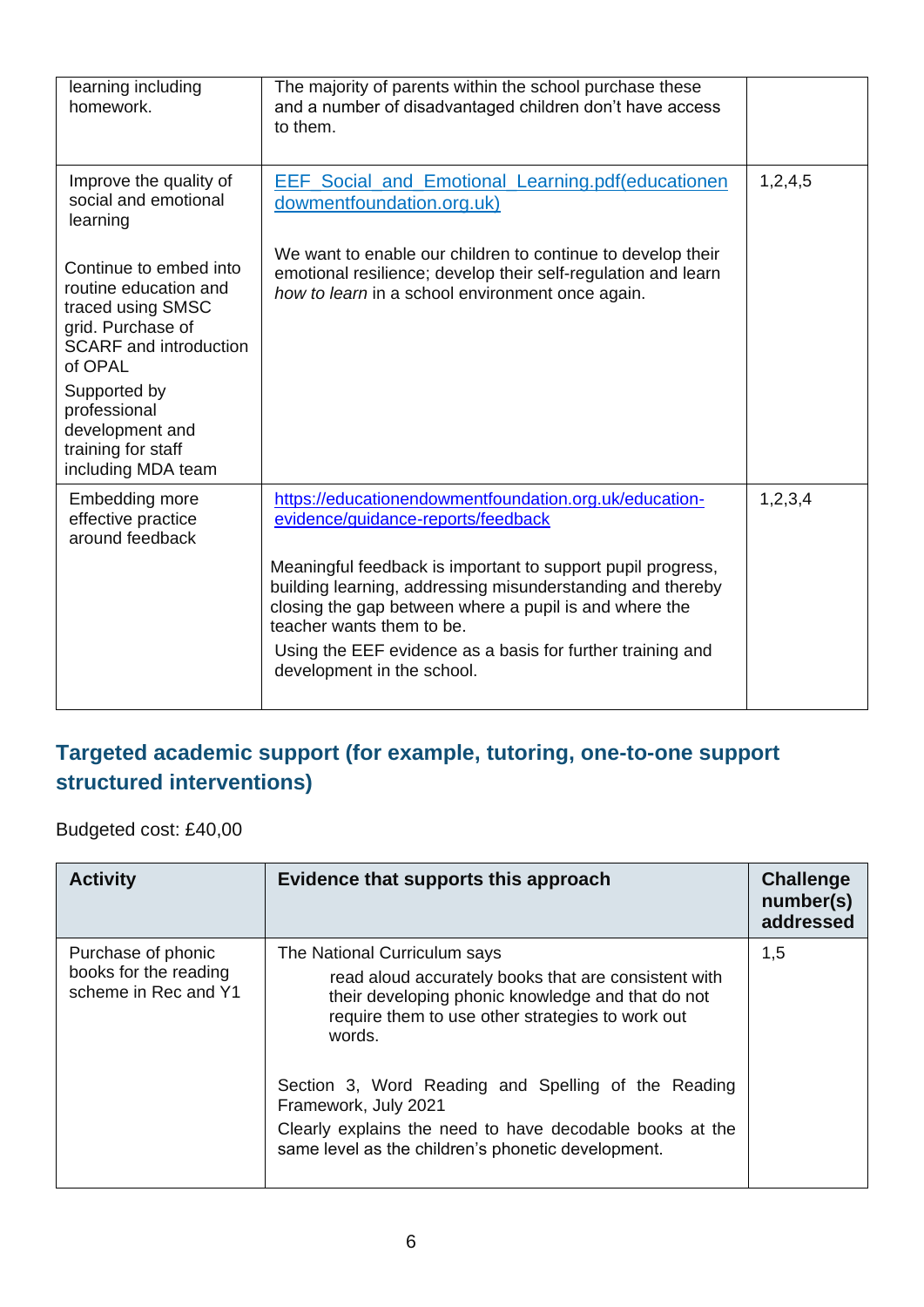| Additional phonics and<br>comprehension<br>sessions targeted at<br>lowest 20% which<br>includes the majority of<br>PP in Y1 and 2                                                                                                                                                                                   | A clear phonics approach, with structured interventions at an<br>early point have a positive impact on the accuracy of word<br>reading particularly for disadvantaged pupils:<br><b>Phonics   Toolkit Strand   Education Endowment Foundation</b><br>EEF<br>Comprehension needs to develop alongside the children's<br>phonic knowledge.                                                                                                             | $\mathbf{1}$ |
|---------------------------------------------------------------------------------------------------------------------------------------------------------------------------------------------------------------------------------------------------------------------------------------------------------------------|------------------------------------------------------------------------------------------------------------------------------------------------------------------------------------------------------------------------------------------------------------------------------------------------------------------------------------------------------------------------------------------------------------------------------------------------------|--------------|
| Introduction of<br>individual intervention<br>scheme to enhance<br>QFT                                                                                                                                                                                                                                              | Feedback, one-to-one tutoring, pre-teaching and reading<br>comprehension strategies have all shown to have support pu-<br>pils to make accelerated progress.<br>https://educationendowmentfoundation.org.uk/education-evi-<br>dence/teaching-learning-toolkit/reading-comprehension-strat-<br>egies<br>https://educationendowmentfoundation.org.uk/education-<br>evidence/guidance-reports/feedback                                                  | 1,3,4        |
| Pre-teaching for<br>reading and arithmetic<br>based maths                                                                                                                                                                                                                                                           | Develops confidence and greater participation in class which<br>leads to better motivation and engagement. A number of the<br>disadvantaged children have more gaps in their learning,<br>pre-teaching gives an ideal opportunity for these to be<br>addressed before the main lesson.<br>https://educationendowmentfoundation.org.uk/education-evi-<br>dence/teaching-learning-toolkit/reading-comprehension-strat-<br>egies                        | 1, 3, 4      |
| Provide a blend of<br>tuition, mentoring,<br>school led tutoring as<br>well as NTP for pupils<br>whose education has<br>been impacted by the<br>pandemic.<br>A significant proportion<br>of the <b>pupils who</b><br>receive these will be<br>disadvantaged,<br>including those who<br>have a higher<br>attainment. | <b>EEF Toolkit guidance:</b><br>https://educationendowmentfoundation.org.uk/support-for-<br>schools/school-improvement-planning/2-targeted-academic-<br>support<br>'Some pupils may require additional support alongside high-<br>quality teaching in order to make good progress. The evi-<br>dence indicates that small group and one to one interventions<br>can be a powerful tool for supporting these pupils when they<br>are used carefully.' | 1,3,4        |
| Fourth smaller<br>arithmetic group to<br>allow teachers to have<br>more time to support<br>those with gaps no<br>matter their level of<br>attainment.                                                                                                                                                               | Tuition targeted at specific needs and knowledge gaps<br>can be an effective method to support low attaining pu-<br>pils or those falling behind, both one-to-one:<br>One to one tuition   EEF (educationendowmentfounda-<br>tion.org.uk)<br>And in small groups:<br><b>Small group tuition   Toolkit Strand   Education</b><br><b>Endowment Foundation   EEF</b>                                                                                    | 3            |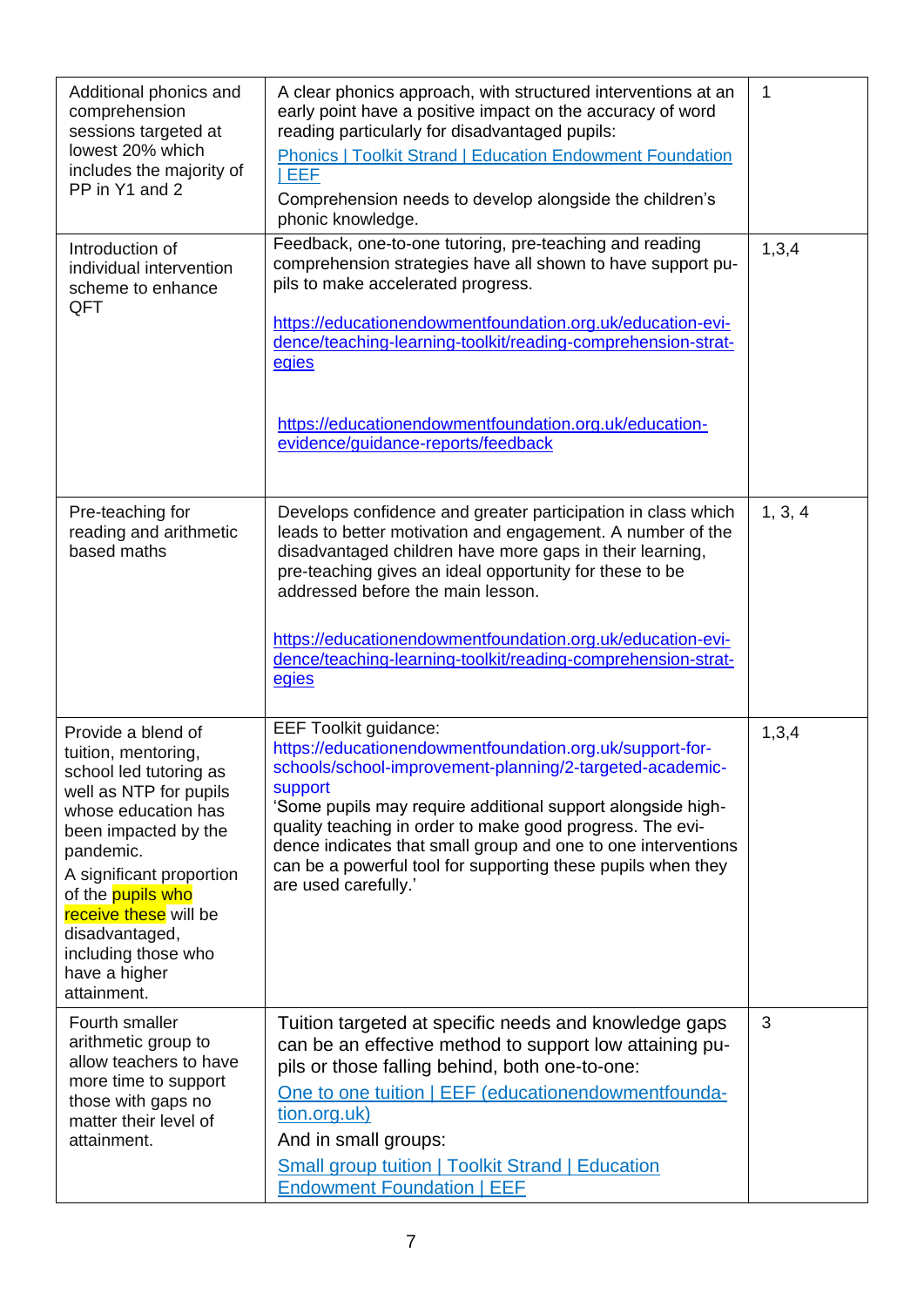#### **Wider strategies (for example, related to attendance, behaviour, wellbeing)**

Budgeted cost: £20,000

| <b>Activity</b>                                                                                                                                                                                                                                                                                                                                                                            | Evidence that supports this approach                                                                                                                                                                                                                                                                                                                       | <b>Challenge</b><br>number(s)<br>addressed |
|--------------------------------------------------------------------------------------------------------------------------------------------------------------------------------------------------------------------------------------------------------------------------------------------------------------------------------------------------------------------------------------------|------------------------------------------------------------------------------------------------------------------------------------------------------------------------------------------------------------------------------------------------------------------------------------------------------------------------------------------------------------|--------------------------------------------|
| Whole staff training on behaviour<br>management and the introduction<br>of OPAL during lunchtimes.                                                                                                                                                                                                                                                                                         | Both targeted interventions and universal<br>approaches can have positive overall effects:<br><b>Behaviour interventions   EEF</b><br>(educationendowmentfoundation.org.uk)                                                                                                                                                                                | 2, 4                                       |
| Embedding principles of good<br>practice set out in the DfE's<br><b>Improving School Attendance</b><br>advice.<br>Weekly rewards and recognition<br>for good attendance.<br>First day calling implemented.<br>Working closely with the EWO to<br>ensure a clear hierarchy of letters<br>and information to parents of<br>children who are persistently<br>absent or on the verge of being. | <b>DfE's Improving School Attendance</b><br>Attendance for pupil premium children is below<br>that of non-pupil premium. However, the number<br>of unauthorised absences is very low. More pupil<br>premium are late before registration closes, which<br>is an indication of our policy of late rather than not<br>at all for a small number of children. | $\overline{2}$                             |
| Monitoring of covid absences of<br>vulnerable children. Providing<br>advice and adaptions for getting<br>children into school where<br>possible.<br>Ensure pupils have food and<br>resources including calls from<br>their class teachers if they are out<br>of school due to covid/long term<br>illness/mental health issues.                                                             | Disadvantaged families affected by isolating due<br>to covid are taking up the offer of food parcels.<br>Pupils have been able to work from home as they<br>have been provided with laptops and resources.<br>Work has been submitted to the class teachers.<br>Parents have felt able to help the pupil work<br>following calls from the class teacher.   | 4, 5                                       |

**Total budgeted cost: £90,000**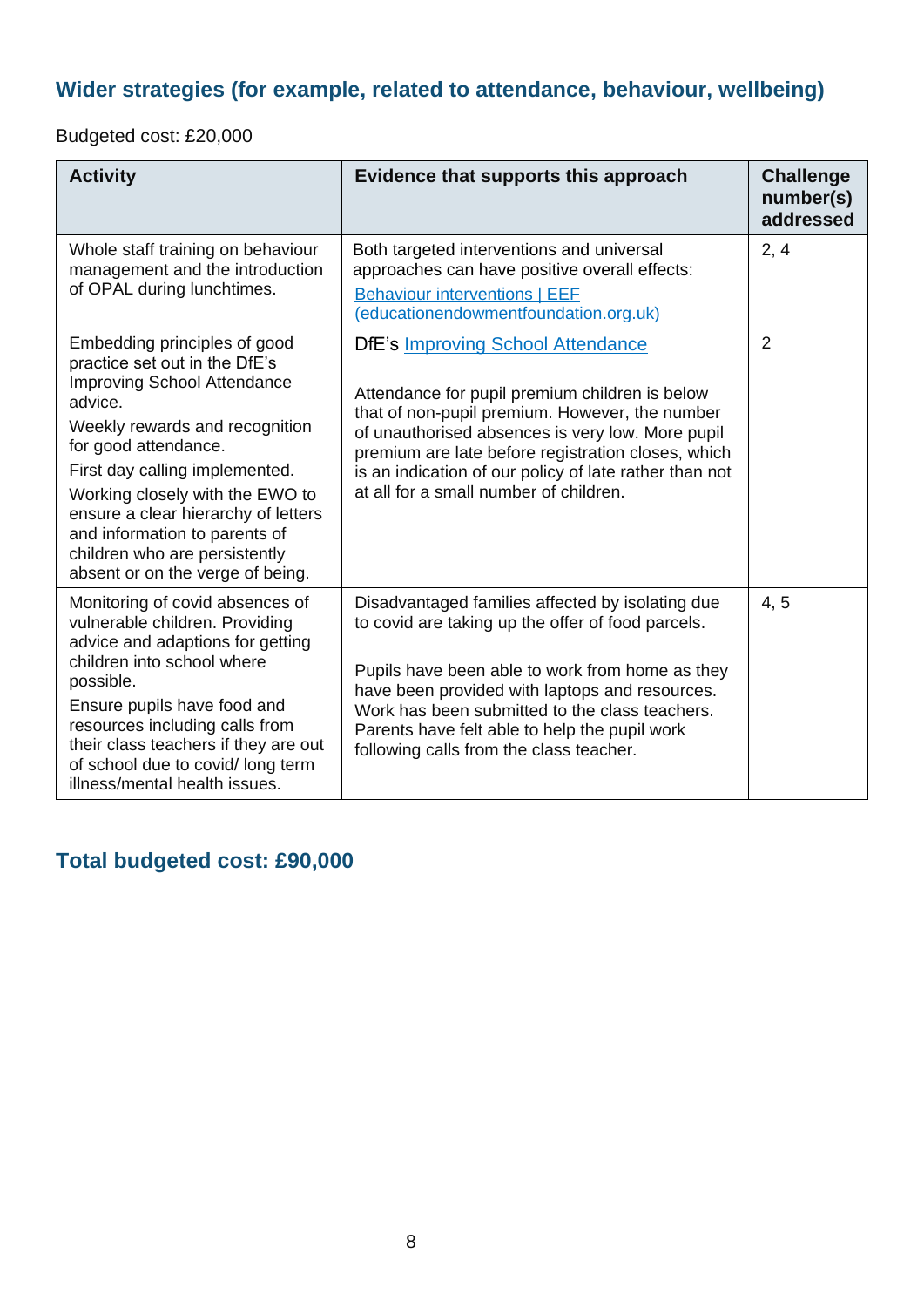# **Part B: Review of outcomes in the previous academic year**

#### **Pupil premium strategy outcomes**

This details the impact that our pupil premium activity had on pupils in the 2020 to 2021 academic year.

Last year's NFER standardised assessments suggested that the performance of many of the pupils eligible for pupil premium were well below expected at the beginning of the year - on the children's return after lockdown 1.

| No underperforming | Reading       | Writing     | <b>Maths</b>  |
|--------------------|---------------|-------------|---------------|
| Autumn             | $12/58 - 21%$ | 11/58 19% - | $14/58 - 24%$ |
| Summer             | $6/58 - 10%$  | $4/58 - 7%$ | $12/58 - 21%$ |

Our strategies proved to be effective across the year with the number of underperforming pupil premium children reducing. We do however expect this to rise at the beginning of each year as the gaps in the children's knowledge and less enrichment activities during holidays, leads to disadvantaged pupils not retaining or transferring information easily. Pre-teaching reading and small group arithmetic work were particularly effect at developing the children confidence and resilience in class.

The impact of the second lockdown was mitigated by our aim to provide a high quality curriculum that was accessible to all. During the second lockdown 35% of our pupil premium children were provided with devices (7% of other pupils) in order to access remote education including zooms. This led to more work being submitted by the children. 29% of pupil premium children attended school (9% approx. of other pupils) during the second lockdown. However, a number of the children weren't as engaged. These families had at least weekly visits with food parcels and printed work being delivered. Work was then collected where possible.

Overall attendance in 2020-21 was lower. More disadvantaged pupils are now considered to as having persistent absence than in previous years, which is why attendance appears on our current plan.

A higher proportion of disadvantaged children found returning from each lockdown hard and targeted wellbeing support groups were set up. The school implemented the Rainbow Curriculum to support the mental wellbeing of all children. This led to fewer children finding returning from the second lockdown hard. Teachers' assessments and observations have shown that attention span and concentration in class was significantly below that of before lockdowns. We are continuing to provide support to all pupils to develop their metacognition and self-regulation.